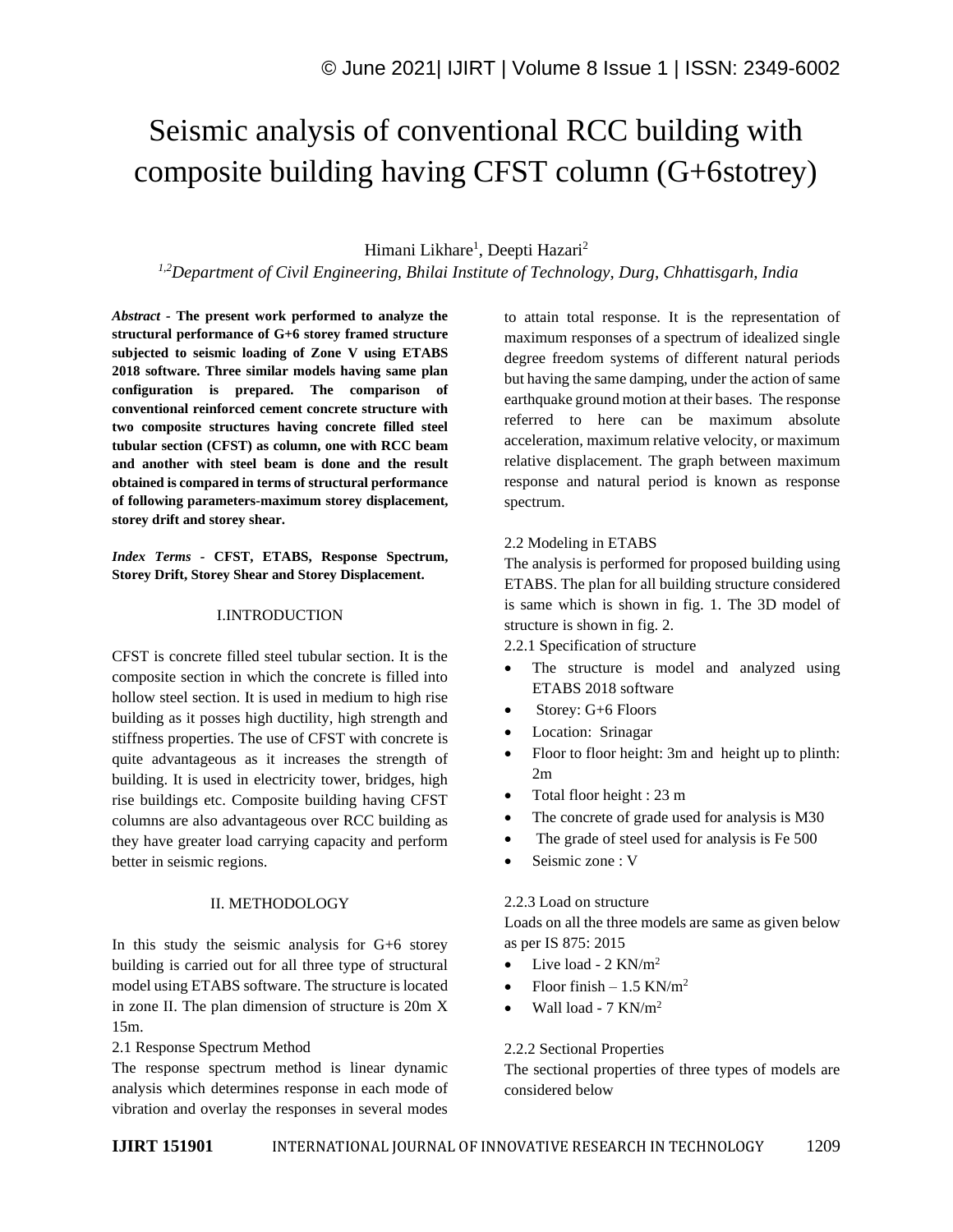| Sr.                           | Detail  | RCC         | with<br>Structure | Structure       |
|-------------------------------|---------|-------------|-------------------|-----------------|
| No                            |         | (reinforced | CFST column       | with CFST       |
|                               |         | cement      | and RCC beam      | column          |
|                               |         | concrete)   |                   | and steel       |
|                               |         | structure   |                   | beam            |
| 1.                            | Beam    | RCC         | <b>RCC</b>        | Steel           |
|                               | type    |             |                   |                 |
| 2.                            | Size of | 230mm*700   | 230mm*700m        | <b>ISMB 300</b> |
|                               | beam    | mm          | m                 |                 |
| 3.                            | Colum   | <b>RCC</b>  | <b>CFST</b>       | <b>CFST</b>     |
|                               | n type  |             |                   |                 |
| 4.                            | Size of | 300mm*600   | 300mm*300m        | 300mm*30        |
|                               | colum   | mm          | $m*10mm$          | $0mm*10m$       |
|                               | n       |             |                   | m               |
| 5.                            | Size of | 300mm*600   | 300mm*300m        | 300mm*30        |
|                               | colum   | mm          | $m*10mm$          | $0mm*10m$       |
|                               |         |             |                   | m               |
|                               | n       |             |                   |                 |
|                               | Α       | В           | C<br>D            | E               |
|                               | 5 (m)   | 5(m)        | 5 (m)             | 5(m)            |
| $\ensuremath{\mathnormal{4}}$ |         |             |                   |                 |
|                               |         |             |                   |                 |
|                               |         |             |                   |                 |
|                               |         |             |                   |                 |
| $^{\circ}$                    |         |             |                   |                 |
|                               |         |             |                   |                 |
|                               | 5(m)    |             |                   |                 |
|                               |         |             |                   |                 |
| $\mathbf{2}$                  |         |             |                   |                 |
|                               |         |             |                   |                 |
|                               | 5(m)    |             |                   |                 |
|                               |         |             |                   |                 |
|                               |         |             |                   |                 |

Table-1: Sectional properties of Structure

#### Fig 1 : Plan of building



Fig 2 : 3D model of building Table- 2: Parameters for wind and earthquake force

| Sr. No. | Parameters        | Zone V             |
|---------|-------------------|--------------------|
|         | Zone factor       | 0.36               |
|         | Importance factor | 19                 |
|         | Response factor   |                    |
|         | Wind speed        | 50 <sub>m</sub> /s |
|         | Site type         |                    |

## III. RESULT AND DISCUSSION

The comparison between the structures is done for the parameters like storey drift, storey shear, maximum storey displacement and weight of the building.

*Storey displacement* -The displacement compared to the base of the structure is known as storey displacement. Its value is higher at top floor. The maximum storey displacement for wind load and earthquake load is shown in chart 1 and chart 2 respectively.

*Storey drift* - It is relative displacement between floors above and or below the storey under consideration. The storey drift for wind load and earthquake load is shown in chart 3 and chart 4 respectively.

*Storey shear*-The seismic force at the base of the building is called as base shear. The lateral force due to earthquake at different floors is known as storey shear. The value of storey shear is minimum at top storey and maximum at bottom storey. The storey shear for wind load and earthquake load is shown in chart 5 and chart 6 respectively.

The graphs are given below are generated after analyzing the models where:

- 1. Reinforced concrete structure
- 2. Composite structure with CFST column and RCC beam
- 3. Composite structure with CFST column and steel beam



4. ucture with CFST column and steel beam

Chart-1: Max Storey Displacement for Wind load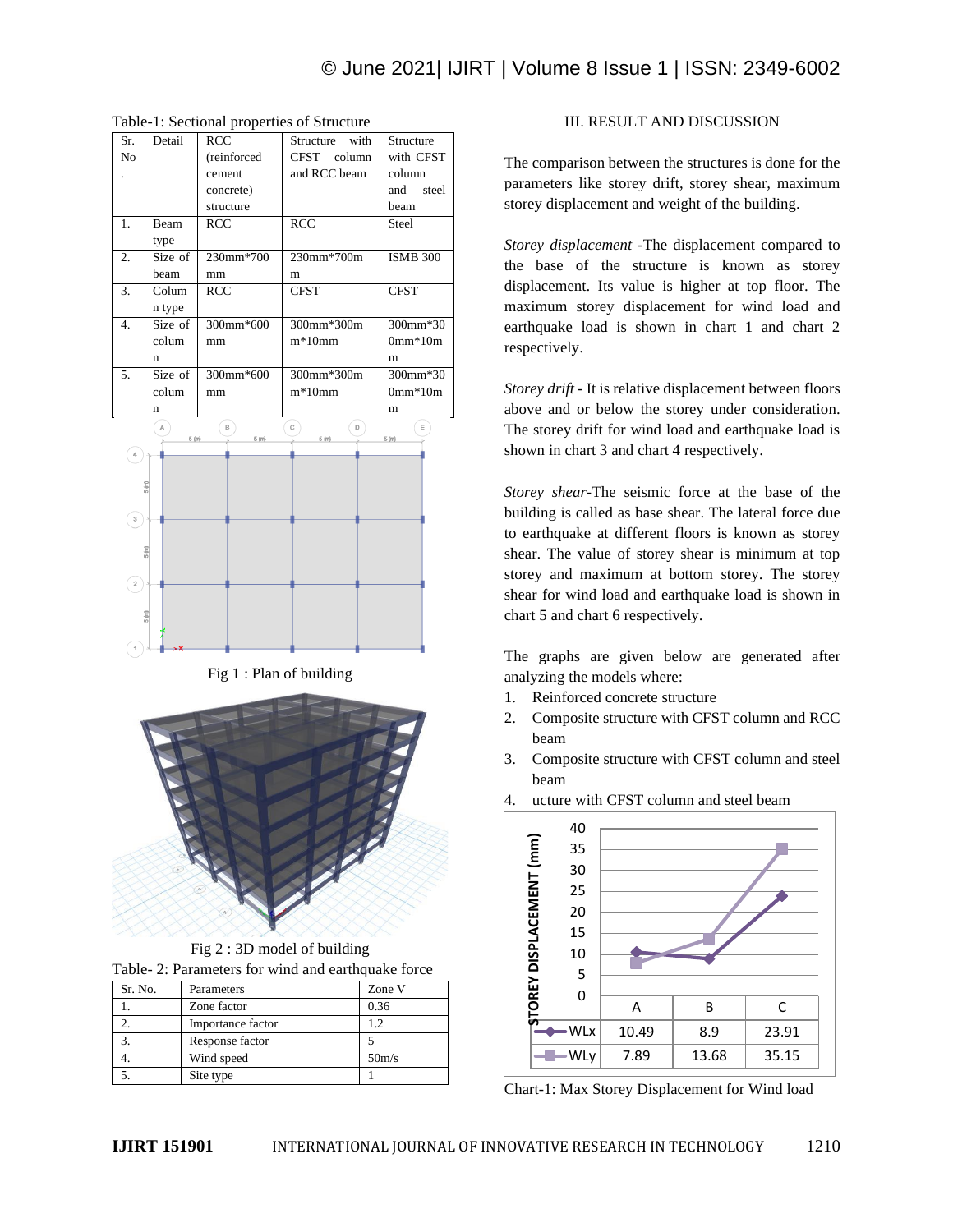

Chart-2: Max Storey Displacement for Earthquake load



Chart-3: Storey Drift for Wind load



Chart-4: Storey Drift for Earthquake load



Chart-5: Storey Shear for Wind load



Chart-6: Storey Shear for Earthquake load

# IV.CONCLUSION

- 1. As per confinement of concrete in CFST columns, the load carrying capacity has been increased from column section required in RCC is 300x600mm and in CFST is 300x300x10mm.
- 2. As reduction in sizes of columns will help to increase the area of utility of each floor
- 3. The maximum storey displacement and storey drift for building B (i.e. CFST with concrete beam) in X direction decreases about 15% because stiffness of building B is more in X direction as compared to building A.
- 4. The maximum storey displacement and storey drift for building C (i.e. CFST with steel beam) in X direction increases about 127% because stiffness of building C is less in X direction as compared to building A.
- 5. The maximum storey displacement and storey drift for building B (i.e. CFST with concrete beam) in Y direction increases about 86% because stiffness of building B is less in Y direction as compared to building A.
- 6. The maximum storey displacement and storey drift for building C (i.e. CFST with steel beam) in Y direction increases about 350% because stiffness of building C is less in Y direction as compared to building A.
- 7. It is observed that variation in X and Y direction for storey shear values for building B and building C is  $\pm 11\%$ .
- 8. It is observed that building B (i.e. CFST with concrete beam) behaves well as compared to building C (i.e. CFST with steel beam).